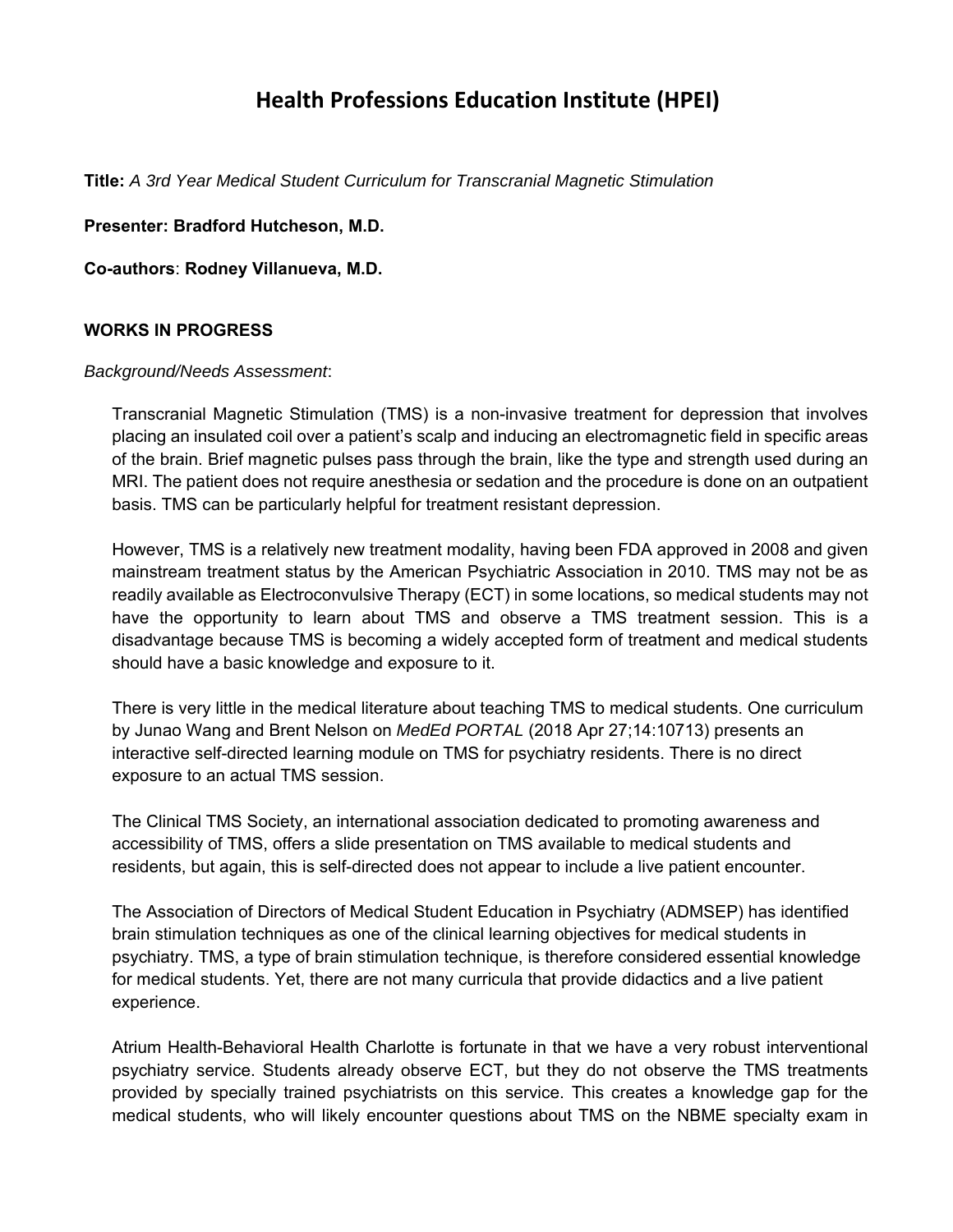psychiatry and who may encounter patients who could benefit from TMS. Providing medical students with didactics on TMS and an observational experience will help to address this gap.

#### *Objectives*:

The purpose of this project is to address the knowledge gap of transcranial magnetic stimulation (TMS) and to improve medical student education in psychiatry. This will be done by developing a curriculum that educates 3<sup>rd</sup> year medical students on the concepts of TMS via didactics and a live patient encounter on the TMS service. The curriculum will be based on existing knowledge on TMS as well as the expertise of our TMS faculty psychiatrists.

## *Methods/Description of Program*:

We will use the text *Curriculum Development for Medical Education* by Thomas et al., which provides a six-step approach to development of this curriculum:

- 1. Review of existing literature and general needs assessment—the most important topics within TMS and best teaching strategies will be determined by a general needs assessment via the Nominal Group Technique with the TMS faculty.
- 2. Targeted Needs assessment—medical students who have completed the psychiatry clerkship will be sent an anonymous online survey via Survey Monkey. Not only will this determine additional topics that students feel are relevant, but it will also assess learner's attitudes toward TMS as well as any prior experience with TMS. Best learning methods will also be asked of the learners during this targeted needs assessment.
- 3. Development of Goals and Objectives—all goals and objectives will be measurable and will assess cognitive and affective domains.
- 4. Determining the content of the curriculum and determining the educational methods that will be used to deliver the curriculum—the content will come from the general and targeted needs assessment. The best methods of teaching will be determined by the results of the targeted needs assessment.
- 5. Implementation of Curriculum—we anticipate that the curriculum will be required faculty involvement in both the didactics portion and the clinical portion. Faculty and residents will facilitate the didactics by whatever method has been identified as the most valuable by the learners and faculty will direct the teaching that occurs during the procedure. The curriculum will be delivered to students during their psychiatry clerkship at Atrium Health.
- 6. Evaluation—In this phase, the evaluation questions will be identified, and we will ensure that they are specific to the curriculum objectives. We anticipate using pre-test and posttest evaluations. This method will allow us to demonstrate the students' changes in their knowledge from before the curriculum. As far as statistical methods that will be used to evaluate the evaluation data, descriptive statistics appear to be the most reasonable type of method as these types of statistics will be helpful to answer any questions about the learner's perceptions of change in their knowledge base.